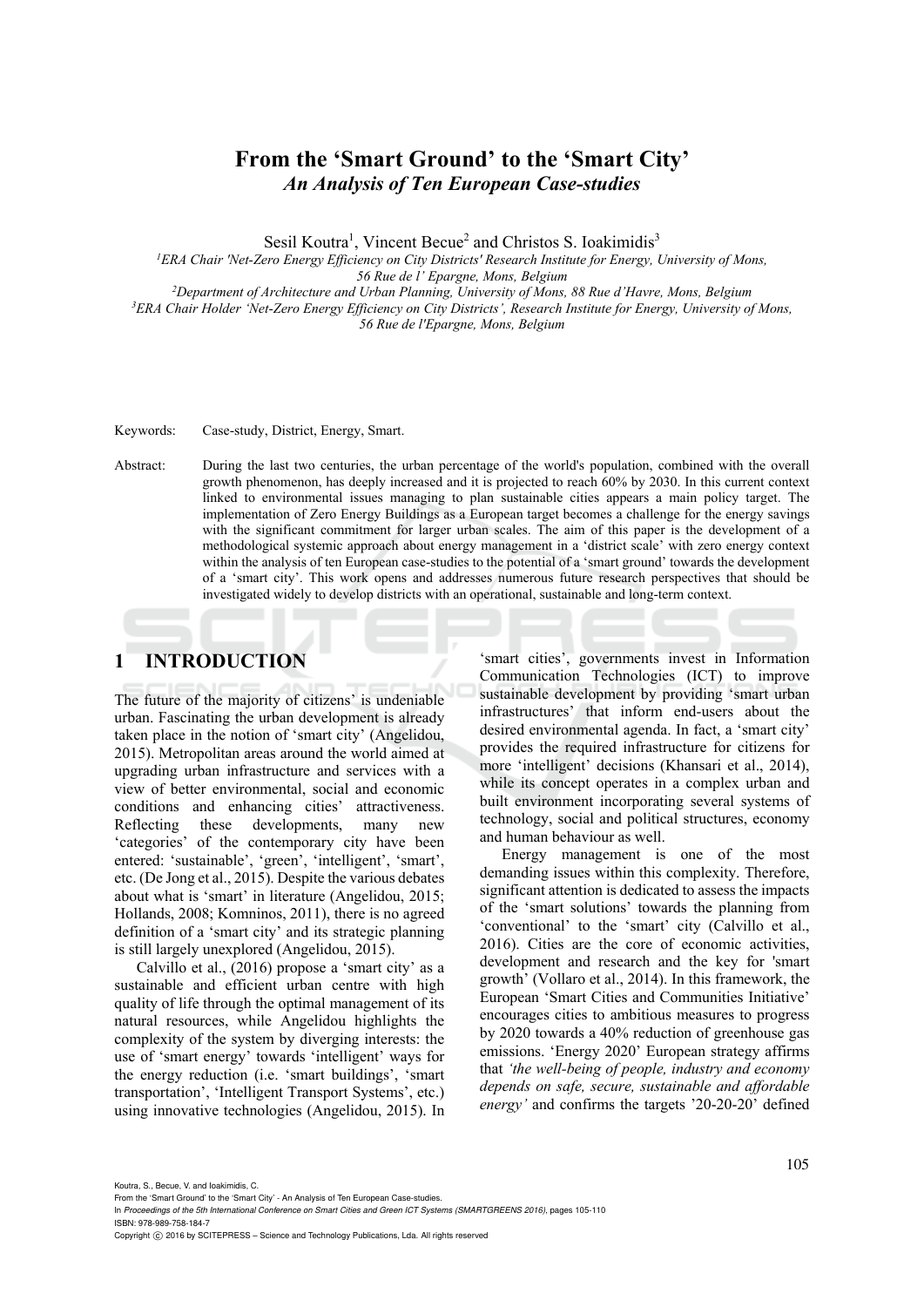in 2007 aimed at reducing greenhouse gases by 20%, increasing renewable energy to 20% and achieving a 20% improvement in energy efficiency (Eurostat, 2014). In this effort, the concept of 'zero' is expected to have a crucial role and anticipated to contribute significantly at the achievement of 'smart cities' envisioned by the European Union (European Directives, etc.) (Kylili and Fokaides, 2015).

The major challenge, therefore, is the adaptation and retrofitting of the existing building stock in order to reach the annual zero-energy balance. The problematic of 'Zero Energy Buildings (ZEBs)' has aroused increasing interest in international level towards solutions focusing on the individual building (Marique and Reiter, 2014). District level appears to be particularly interesting in operational terms for modelling and exemplifying as a first step towards the realisation of the 'smart city'. It consists the city's micrograph and a constructive element. By addressing targeted issues, this approach results in innovative solutions (Pérez and Rey, 2013) with the introduction of modern technologies and multienergy applications.

The paper focuses on the solutions for districts' transformation into more sustainable with the introduction of the 'smart ground'. The hybridization of the 'smart' location and morphology with the alternative use of multi-energy systems is the key factor. Two additional levers complete this approach: (1) optimization of occupants' actual needs and (2) organization of storage (energy, water, etc.). The paper is structured accordingly. Section 2 includes the methodological approach and proceeds to explore the evaluation tool developed and the description of the 'smart ground', Section 3 illustrates ten European exemplar case-studies highlighting their principles and the main findings of their comparative analysis, while Section 4 summarizes and discusses the most interesting points that emerged from the previous review.

# **2 METHODOLOGY**

#### **2.1 The Systemic Approach**

The goal of this study is the development of an initial scripting tool on the basis of urban contextualisation of the 'smart ground' adapted to the systemic approach. For this study, the district is understood as an 'urban block' and a complicated system with various parameters, while the Net-Zero Energy District (NZED) aims at articulating the primary energy uses: building energy consumption,

production of on-site renewable energy and transportation energy consumption (Marique and Reiter, 2014) (Figure 1).



Figure 1: District components and interconnections.

Teller and Marique underline that the 'Net-Zero Energy District' concept is described, by analogy with the Net-Zero Energy Building, as a *'district in which annual energy consumption for buildings and transportation of inhabitants are balanced by the local production of renewable energy'* (Teller and Marique, 2014) (Figure 2):



Figure 2: Systemic approach of NZED.

However, moving from buildings to districts with a net zero energy concept requires holistic integrated approaches, in which all the aspects of 'green' are considered (i.e. mobility, 'smart technologies', etc.) (Kolokotsa, 2015). 'Smart ground' could be the basis of a 'smart grid' and 'smart city' as part of an efficient energy management system in a district in conjunction with power generation and energy demand. However, the achievement of NZED demands significant effort at operational characteristics (Kolokotsa, 2015).

#### **2.2 The Notion of 'Smart Ground'**

The innovative notion of 'smart ground' is defined in accordance with the development of effectively performed districts towards the 'smart city' and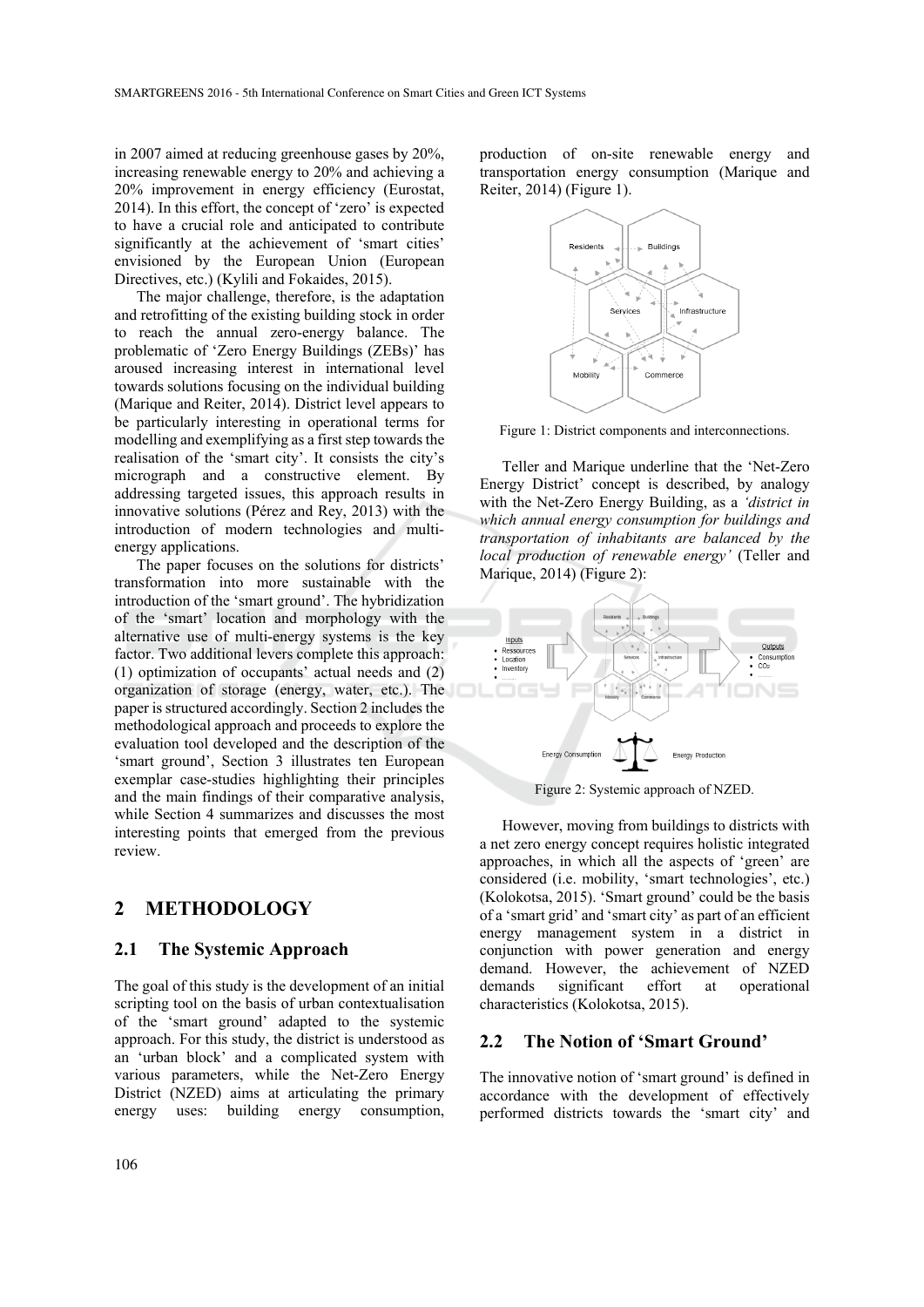symbolizes the hybridization of technologies, multienergy systems and renewable energy produced onsite introducing the urban reflection and importance at its planning and design. A compilation of qualitative and quantitative criteria (and sub-criteria) is acquainted by the authors in accordance with two strategic axes:

#### **2.2.1 The Smart 'Location'**

Four (4) essential criteria synthesize this axis (in a non-exhaustive way):

- a) *Climate (and Micro-climate)*: the weather conditions (temperature, daylight, wind, etc.) influence the occupants' actual requirements in energy and policies pursued (i.e. impediments for mild modes of transport- in cold climates, etc.).
- b) *Potential of Natural Resources*: constitutive key factor for the 'smart location'.
- c) *Proximity*: proximity of services and facilities for the site (i.e. the presence of an existing transportation network enables savings and ensures the connections to the city and encouragement of 'green' mobility, less dependency on car use, etc.).
- d) *Functional Mixing*: 'functional autonomy' of the district within its economic centre and diversified services.

The 'smart location 'emphasises the geographical site of a NZED. However, the goal of the study remains the urban analysis and the identification of the 'ground' (needs, potential, etc.) as a preliminary step of any technological installation or achievement to enhance its character as NZED in maximum.

#### **2.2.2 The Smart 'Morphology'**

The 'smart morphology' is associated with the reflection of the district's urban structure:

- a) *Density (Residential and Population)*: central to the urban planning of a district: a) limit displacements and car dependency, b) economise land use.
- b) *Orientation:* spatial district's urban pattern that reflects the integration of benefits of solar gain and natural lighting in NZED within its architectural and planning composition. Marique and Teller (Teller, Marique, 2014) consider an angle of 25° measured horizontally at a central point of each façade of the NZED to maximise the solar gain.
- *c) Compactness:* crucial to reduce energy consumption. Maignant (Maignant, 2005)

underlines the optimum compactness with spherical geometrical shape, while simultaneously public transport are more costeffective, accessible and effective in a more dense urban tissue.

Figure 3 highlights the components that synthesize the notion of 'smart ground'.



Figure 3: From the 'smart ground' to the 'smart grid'.

### **2.3 NZED' Evaluation Tool**

The processes of optimization, evaluation and monitoring of urban projects requires a defined framework and methodology. Four main categories: (i) certifications, (ii) modelling: (quantitative basis); (iii) assessment tools, (iv) decision-making tools: (Martínez-Pérez et al., 2013). A compilation of qualitative and quantitative criteria on Figure 4:

- 1. *Optimization of Actual Occupants' Needs:* key indicators that frame the district's 'anatomy'
- 2. *Use of Energetic Hybridization*: reflects the successful incorporation of energetic systems' and technologies' variety combining with local production of renewable energy sources
- 3. *Organization of Storage*: energy performance of technologies, systems and techniques installed to reduce energy consumption.

## **3 CASE-STUDIES**

A number of districts with an 'ecological' character has been developed since '90s in the North Europe supporting the idea of the urban metabolism into more 'sustainable' towards the sensitivity for the environment and the quality of life. Despite the general context of the sustainable development in urban projects, innovative realisations of the 'ecodistricts' adopt an approach more sectorial and less global with specific and particular objectives. A brief review of ten (10) representative case-studies in a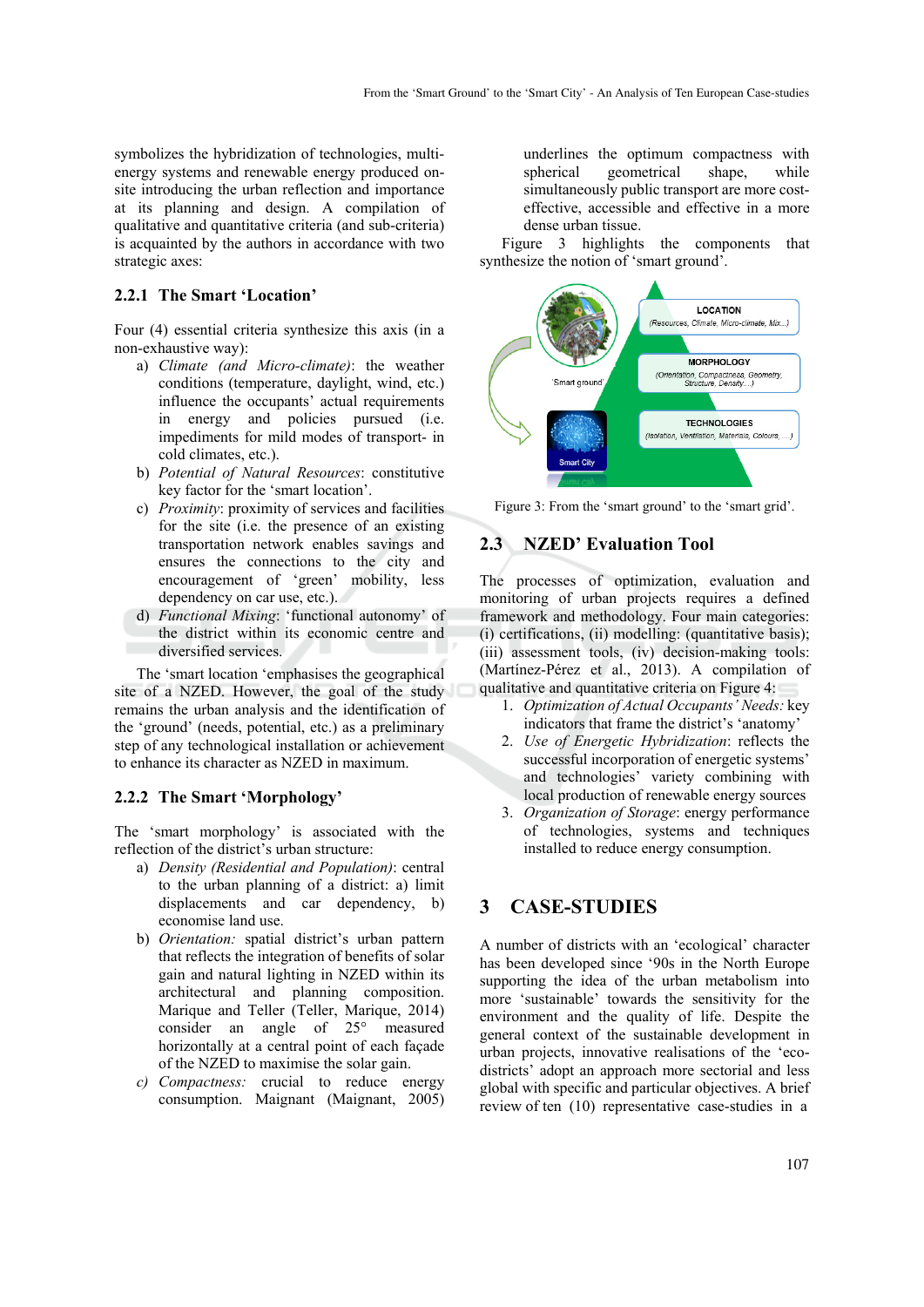

Figure 4: Analysis of the three pillars of a NZED.

European level is performed in this study as a first reflexion of the understanding of the sustainable context in a district scale for three principle reasons:

- More than 50% have been implemented,
- The availability of the information
- The European geographical scale

## **3.1 Description of Case-studies**

The majority of the selected case-studies concern new-constructed projects, established mostly on urban lands with high potential of renewable resources. A number of the cases are transformations of ancient land uses or part of political initiatives. The cases-studies selected are (Figure 5):



Figure 5: Presentation of case-studies.

• *Hammarby Sjöstad (Sweden)*: newconstructed to expand the city centre of Stockholm (1994-ongoing).

- *Bo01 Malmo (Sweden)*: new-constructed district of innovative environmentally friendly technologies (1998-2002).
- *Eco-Viikki (Finland)*: testing ground construction to ecological building trends (1999-2004).
- *BedZED (Sutton, United Kingdom)*: newconstructed pilot project (1999-2005).
- *Solar Village (Greece)*: test a variety of passive and active solar systems (1984-1988).
- *Vauban (Germany)*: first district labelled as 'sustainable'and the most famous example of 'eco-projects' (1993-2006).
- *Kronsberg (Germany)*: new-constructed in the context of the Universal Exhibition in 2000 (1994-2000).

# **3.2 Comparative Analysis**

## **3.2.1 Optimization of Energy Needs**

Main findings:

- o The majority of the projects had a *construction duration* varied from 4-6 years. Exception consists the cases of Hammarby (23 years) and the Kronsberg (11 years)
- o The surface (in ha) of the 'eco-districts' varied from 1.7ha (BedZED) to 200ha (Hammarby) with an average of 35ha
- o The average population density reaches the 138 inh/ha while the average residential density reaches the 48 units/ha.
- o South buildings' orientation for the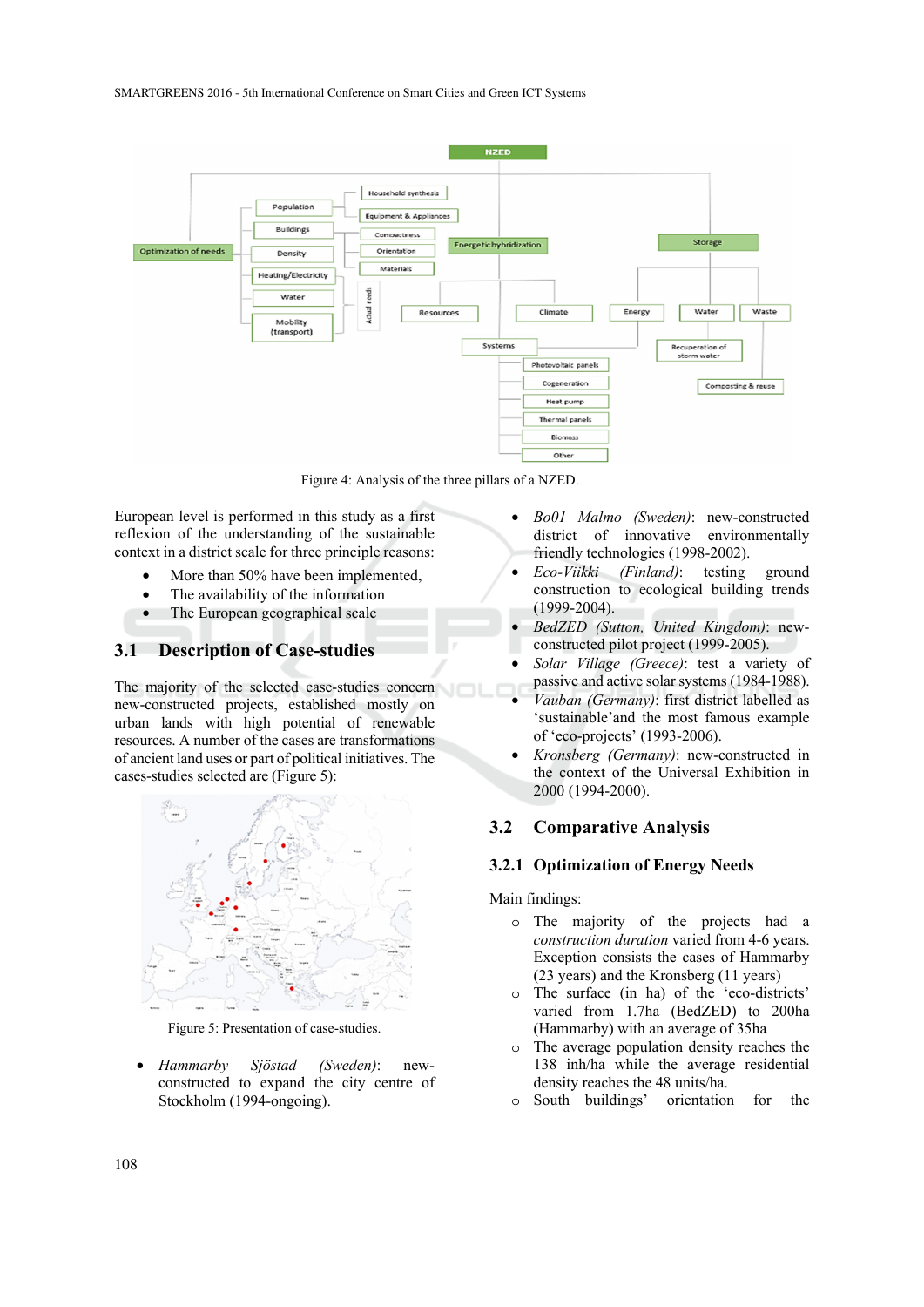maximization of natural lighting and solar gain.

#### **3.2.2 Energetic Hybridization**

Concerning the energy field and the systems used by the different cases, almost all of them use photovoltaic and solar panels. Despite the use of complicated energy systems, their energy consumption does not often achieve their initial objectives. Important reductions in water consumption in view of the recuperation of storm water and local sewage treatment in many cases (i.e. Hammarby, Malmo, etc.). The analysis of the energetic hybridization reveals that the systems mostly used are the photovoltaic panels and the cogeneration. The tendency of their hybridization is obvious for the majority of the cases. Regarding the use of RES, the main statement is that the solar energy remains the first priority of the stakeholders' decisions sometimes in combination with the rest potential of each case. The use of gas and biomass seem to be less (Figure 6).



Figure 6: Energy systems and innovative technologies.

#### **3.2.3 Organisation of Energy Storage**

The organisation of energy storage remains a challenge and unexplored both in the literature review and in real life. However, the analysis of ten European 'eco-cases' reveals efforts towards mainly the recuperation of storm water (Figure 7).



Figure 7: Organisation of energy storage.

## **4 DISCUSSION**

This paper explores the path from the 'smart ground' to the 'smart city' as a result of the contemporary urban transformation of the modern districts. It proposes the development of a systemic methodological approach for the evaluation of a NZED within three interrelated pillars in a multicriterion concept.

This work opens numerous future research perspectives that should be investigated widely to develop NZEDs with a concrete and operational context in real life. The proposed methodological framework (systemic approach of the district, multicriteria approach related to three levers of evaluation, etc.) will be extended and completed as a further step in the scope of defining and transforming modern districts into sustainable, and energetically performed, validated and completed as a further step of this study within a real casestudy.

## **ACKNOWLEDGMENTS**

This research was funded by the EC under the FP7 RE-SIZED 621408 (Research Excellence for Solutions and Implementation of Net-Zero Energy City Districts) project.

**JBLICATIONS** 

## **REFERENCES**

- Angelidou, M., 2015. Smart cities: A conjuncture of four forces. *Cities*, *47*(0), 95–106. http://doi.org/http://dx. doi.org/10.1016/j.cities.2015.05.004.
- Calvillo, C., Sanchez-Miralles, A., Villar, J., 2016. Energy management and planning in smart cities. *Renewable and Sustainable Energy Reviews*, *55*, 273–287.
- De Jong, M., Joss, S., Schraven, D., Zhan, C., Weijnen, M., 2015. Sustainable–smart–resilient–low carbon– eco–knowledge cities; making sense of a multitude of concepts promoting sustainable urbanization. *Journal of Cleaner Production*, *109*, 25–38. Retrieved from doi:10.1016/j.jclepro.2015.02.004.
- Eurostat. (2014). Final energy consumption by sector. Retrieved November 11, 2015, from http://epp.eurost at.ec.europa.eu/portal/page/portal/statistics/search\_d atabase.
- Gaur, A., Scotney, B., Parr, G., McClean, S., 2015. Smart City Architecture and its Applications based on IoT. In *The 5th International Symposium on Internet of Ubiquitous and Pervasive Things (IUPT 2015)* (pp. 1089–1094). Hollands, R. (2008). Will the real smart